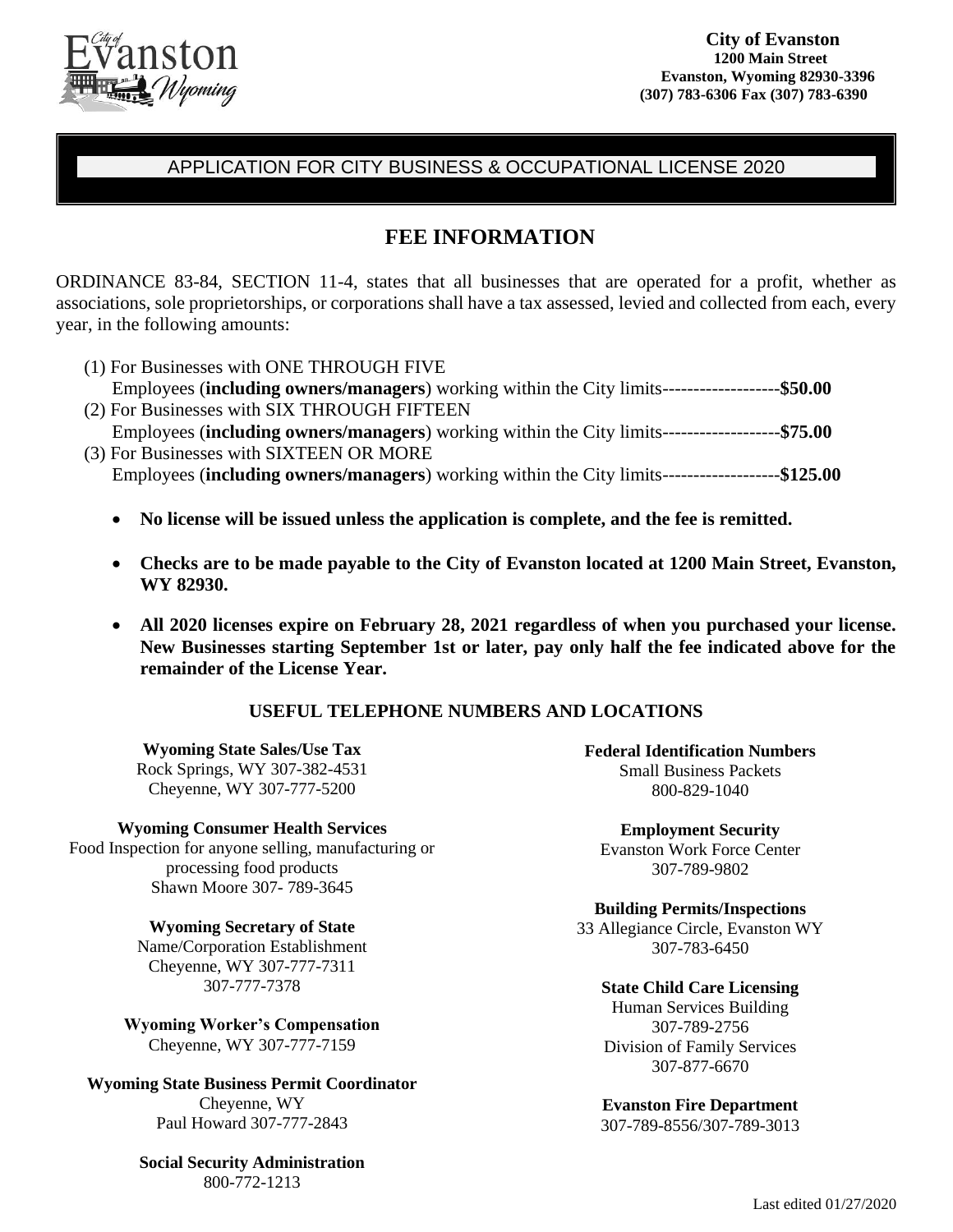

# APPLICATION FOR CITY BUSINESS & OCCUPATIONAL LICENSE 2022

| 1.            |                                                                                                                                                                                                                                      |  |  |  |  |
|---------------|--------------------------------------------------------------------------------------------------------------------------------------------------------------------------------------------------------------------------------------|--|--|--|--|
| 2.            |                                                                                                                                                                                                                                      |  |  |  |  |
| 3.            |                                                                                                                                                                                                                                      |  |  |  |  |
| 4.            | Evanston Business Physical Address (Permanent or Temporary Location): [1991] [2001] [2002] [2002] [2002] [2003                                                                                                                       |  |  |  |  |
| 5.            |                                                                                                                                                                                                                                      |  |  |  |  |
| 6.            | Owner's Address: <u>Committee Committee Committee Committee Committee Committee Committee Committee Committee Committee Committee Committee Committee Committee Committee Committee Committee Committee Committee Committee Comm</u> |  |  |  |  |
| 7.            |                                                                                                                                                                                                                                      |  |  |  |  |
| 8.            |                                                                                                                                                                                                                                      |  |  |  |  |
| 9.            |                                                                                                                                                                                                                                      |  |  |  |  |
| 10.           |                                                                                                                                                                                                                                      |  |  |  |  |
| 11.           |                                                                                                                                                                                                                                      |  |  |  |  |
|               |                                                                                                                                                                                                                                      |  |  |  |  |
|               | 12. Check only one: New License   Renewal                                                                                                                                                                                            |  |  |  |  |
|               | 13. Number of Employees (including owners & managers) working within the City: _____                                                                                                                                                 |  |  |  |  |
|               | 14. Other Location(s) in Evanston: (City Ordinance 11-5 requires a separate license for each location) ____________                                                                                                                  |  |  |  |  |
|               |                                                                                                                                                                                                                                      |  |  |  |  |
|               | 15. Check the type of business structure:                                                                                                                                                                                            |  |  |  |  |
|               | Corporation □ Partnership □ Sole Proprietorship □ Limited Liability □                                                                                                                                                                |  |  |  |  |
|               | 16. Wyoming State Sales Tax &/or Use Tax Number: _______________________________                                                                                                                                                     |  |  |  |  |
|               | 17. Business is located in your Evanston residence? Yes $\Box$ No $\Box$<br>If yes, you are operating a Home Occupation and you must complete the back page.                                                                         |  |  |  |  |
|               | 18. Signature and Title of Owner, Manager or Agent.                                                                                                                                                                                  |  |  |  |  |
|               | The undersigned, under penalty of perjury, does hereby swear and certify that the above statements are true<br>and correct.                                                                                                          |  |  |  |  |
|               |                                                                                                                                                                                                                                      |  |  |  |  |
| City use only |                                                                                                                                                                                                                                      |  |  |  |  |
|               |                                                                                                                                                                                                                                      |  |  |  |  |
|               |                                                                                                                                                                                                                                      |  |  |  |  |